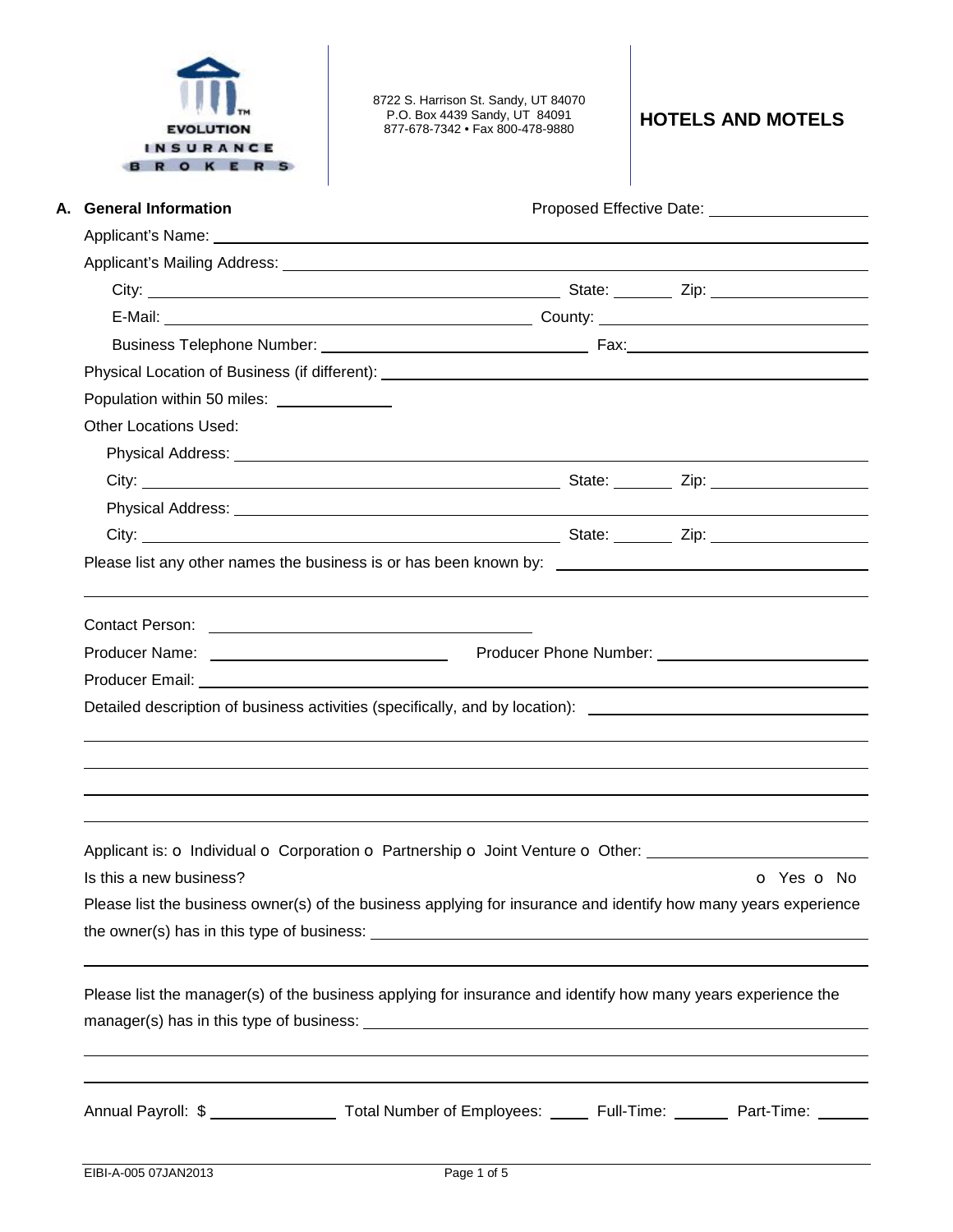Please describe the business's drug policy and what the procedure is when an applicant or employee fails a drug

test:

|                                      | Does your company have within its staff of employees, a position whose job description deals with product<br>liability, loss control, safety inspections, engineering, consulting, or other professional consultation advisory |
|--------------------------------------|--------------------------------------------------------------------------------------------------------------------------------------------------------------------------------------------------------------------------------|
| services?<br>If yes, please tell us: | O Yes O No                                                                                                                                                                                                                     |
|                                      |                                                                                                                                                                                                                                |
|                                      | Business Telephone No.: Note that the set of the set of the set of the set of the set of the set of the set of the set of the set of the set of the set of the set of the set of the set of the set of the set of the set of t |
|                                      | Fax: <u>___________________</u> Years with Company: ___________                                                                                                                                                                |
|                                      |                                                                                                                                                                                                                                |
| <b>B.</b> Insurance History          |                                                                                                                                                                                                                                |
|                                      | Who is your current insurance carrier (or your last if no current provider)?                                                                                                                                                   |

Provide name(s) for all insurance companies that have provided Applicant insurance for the last three years:

|                        | Coverage: | Coverage: | Coverage: |
|------------------------|-----------|-----------|-----------|
| Company Name           |           |           |           |
| <b>Expiration Date</b> |           |           |           |
| <b>Annual Premium</b>  | \$        | w         | ъ         |

Has the Applicant or any predecessor ever had a claim? The Contract of Monocomusic Contract of No. The Contract O

Attach a five year loss/claims history, including details. (REQUIRED)

Have you had any incident, event, occurrence, loss, or Wrongful Act which might give rise to a Claim covered by this Policy, prior to the inception of this Policy? **o Yes o No** Yes **o** No

If yes, please explain: <u>explaining</u> the state of the state of the state of the state of the state of the state of the state of the state of the state of the state of the state of the state of the state of the state of the

Has the Applicant, or anyone on the Applicant's behalf, attempted to place this risk in standard markets? o Yes o No

If the standard markets are declining placement, please explain why:

## **C. Other Insurance**

 

Please provide the following information for all other business-related insurance the Applicant currently carries.

| Coverage Type          |      |    |    |
|------------------------|------|----|----|
| Company Name           |      |    |    |
| <b>Expiration Date</b> |      |    |    |
| <b>Annual Premium</b>  | l \$ | ъD | ъD |

## **D. Desired Insurance**

| Per Act/Aggregate                    | OR | Per Person/Per Act/Aggregate          |
|--------------------------------------|----|---------------------------------------|
| $\vert$ O $\vert$ \$50,000/\$100,000 |    | $\circ$   \$25,000/\$50,000/\$100,000 |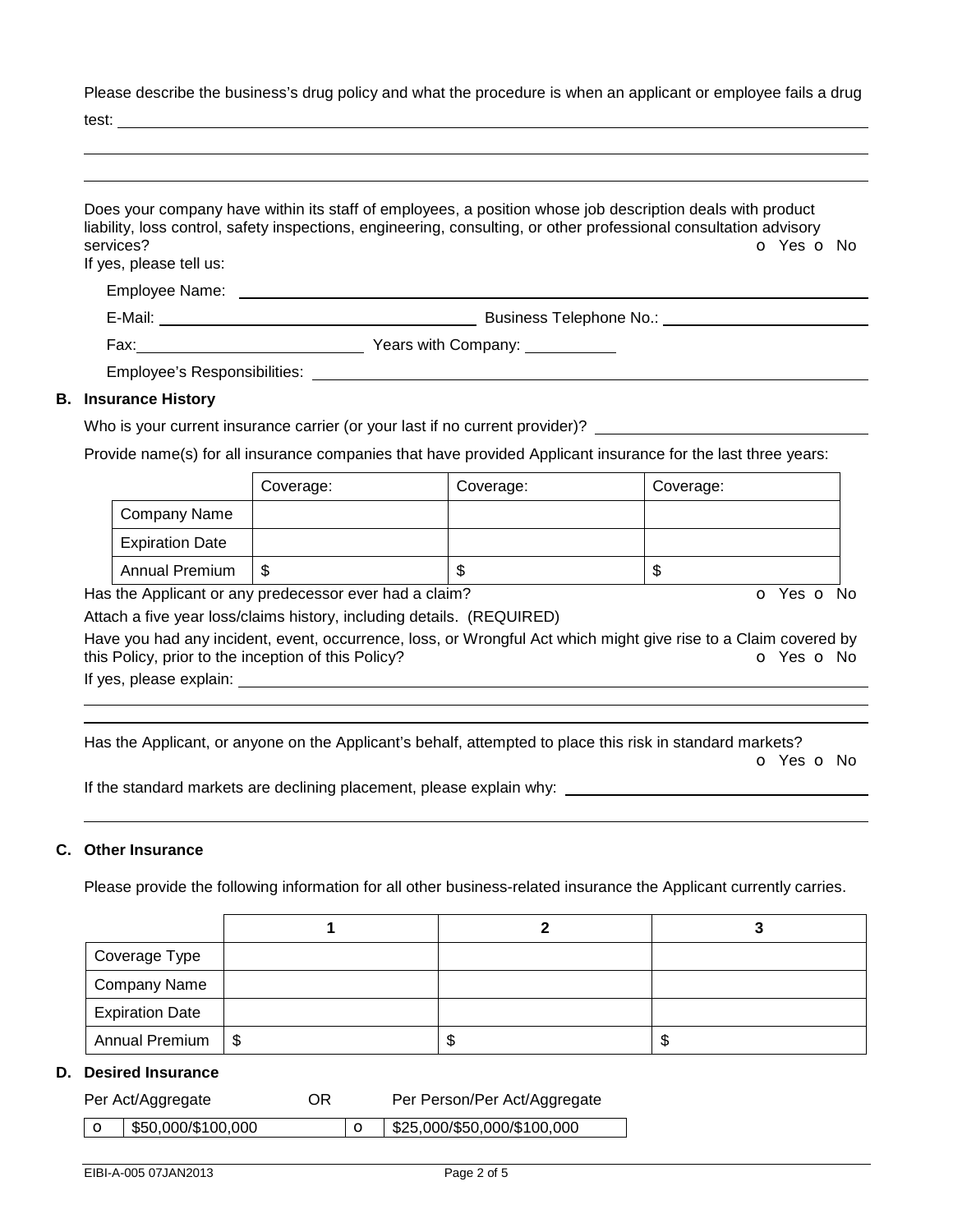|    | O                                                                  | \$150,000/\$300,000<br>$\circ$                                                                           | \$75,000/\$150,000/\$300,000                                                                                                                                                                                                   |            |  |
|----|--------------------------------------------------------------------|----------------------------------------------------------------------------------------------------------|--------------------------------------------------------------------------------------------------------------------------------------------------------------------------------------------------------------------------------|------------|--|
|    | $\circ$                                                            | \$250,000/\$1,000,000<br>$\circ$                                                                         | \$100,000/\$250,000/\$1,000,000                                                                                                                                                                                                |            |  |
|    | O                                                                  | \$500,000/\$1,000,000<br>$\circ$                                                                         | \$250,000/\$500,000/\$1,000,000                                                                                                                                                                                                |            |  |
|    | $\circ$                                                            | Other:<br>$\circ$                                                                                        | Other:                                                                                                                                                                                                                         |            |  |
|    |                                                                    |                                                                                                          | Self-Insured Retention (SIR): O \$1,000 (Minimum) O \$1,500 O \$2,500 O \$5,000 O \$10,000                                                                                                                                     |            |  |
| Е. |                                                                    | <b>Business Activities</b>                                                                               |                                                                                                                                                                                                                                |            |  |
|    | 1.                                                                 |                                                                                                          | Number of Total Staff: Full time: Part Time: Number of Total Staff:                                                                                                                                                            |            |  |
|    |                                                                    |                                                                                                          | What type of work do they do? example a state of the state of the state of the state of the state of the state of the state of the state of the state of the state of the state of the state of the state of the state of the  |            |  |
|    |                                                                    |                                                                                                          |                                                                                                                                                                                                                                |            |  |
|    |                                                                    | a. Do they receive special training? $\bullet$ Yes $\bullet$ No                                          |                                                                                                                                                                                                                                |            |  |
|    |                                                                    | b.                                                                                                       | Does insured have own maintenance staff or are contractors used? ______________________                                                                                                                                        |            |  |
|    |                                                                    | c.                                                                                                       |                                                                                                                                                                                                                                |            |  |
|    |                                                                    | d. Is Workers' Compensation coverage in force? O Yes O No                                                |                                                                                                                                                                                                                                |            |  |
|    | 2.                                                                 |                                                                                                          | Number of non-operational employees (salesmen, messengers, drivers, clerical)?                                                                                                                                                 |            |  |
|    | 3.                                                                 |                                                                                                          | Provide list of equipment to be insured under any coverage issued using the attached separate form.                                                                                                                            |            |  |
|    | 4.                                                                 |                                                                                                          | Explain use of equipment to be insured for liability? Letter and the control of the control of the control of the control of the control of the control of the control of the control of the control of the control of the con |            |  |
|    |                                                                    |                                                                                                          |                                                                                                                                                                                                                                |            |  |
|    | 5.                                                                 |                                                                                                          | Total Annual Payroll from all business operations: \$                                                                                                                                                                          |            |  |
|    |                                                                    |                                                                                                          | a. Operations Payroll \$ ________________________________Office & Clerical \$ ________________________                                                                                                                         |            |  |
|    |                                                                    |                                                                                                          |                                                                                                                                                                                                                                |            |  |
|    |                                                                    |                                                                                                          |                                                                                                                                                                                                                                |            |  |
|    | 6.                                                                 |                                                                                                          | Total Gross Annual Receipts for all business operations: \$                                                                                                                                                                    |            |  |
|    | 7.                                                                 | Indicate the construction type of the structure:                                                         |                                                                                                                                                                                                                                |            |  |
|    |                                                                    | [a] Frame/Combustible _______                                                                            | [d] Masonry/Non-combustible ________                                                                                                                                                                                           |            |  |
|    |                                                                    | [b] Joisted Masonry                                                                                      | [e] Modified Non-combustible ________                                                                                                                                                                                          |            |  |
|    |                                                                    | [c] Non-combustible ________                                                                             | [f] Fire Resistive                                                                                                                                                                                                             |            |  |
|    | 8.                                                                 | How many stories?                                                                                        | How many rooms?                                                                                                                                                                                                                |            |  |
|    | 9.                                                                 | What is the age of the structure?                                                                        |                                                                                                                                                                                                                                |            |  |
|    |                                                                    | If over ten years, has it been rewired?                                                                  |                                                                                                                                                                                                                                | Yes<br>No. |  |
|    |                                                                    | Is there aluminum wiring?                                                                                |                                                                                                                                                                                                                                | Yes ∐ No   |  |
|    |                                                                    |                                                                                                          |                                                                                                                                                                                                                                |            |  |
|    |                                                                    | 10. Average number of guests on the premises?                                                            |                                                                                                                                                                                                                                |            |  |
|    | a. What percentage of these are business travelers? _____________% |                                                                                                          |                                                                                                                                                                                                                                |            |  |
|    |                                                                    | b. Children $\frac{1}{2}$ % Elderly $\frac{1}{2}$ ?                                                      |                                                                                                                                                                                                                                |            |  |
|    |                                                                    | 11. What are the maximum and average occupancy rates throughout the year? \$                             |                                                                                                                                                                                                                                |            |  |
|    |                                                                    |                                                                                                          | 12. Are Safety Messages and Fire Escape procedures with floor plan posted in all rooms?                                                                                                                                        |            |  |
|    |                                                                    | 13. Are bathtubs/showers equipped with Safety handrails and non-slip floor surfaces?<br>Yes $\Box$<br>No |                                                                                                                                                                                                                                |            |  |
|    |                                                                    | 14. Are there handrails on all steps and ramps?                                                          |                                                                                                                                                                                                                                | Yes<br>No. |  |
|    |                                                                    | 15. What type of keys are provided? _______ Card keys _________ Metal keys                               |                                                                                                                                                                                                                                |            |  |
|    |                                                                    |                                                                                                          | 16. Are there secondary exits/entrances? $\bullet$ Yes $\bullet$ No If so, haw are they monitored?                                                                                                                             |            |  |
|    |                                                                    |                                                                                                          |                                                                                                                                                                                                                                |            |  |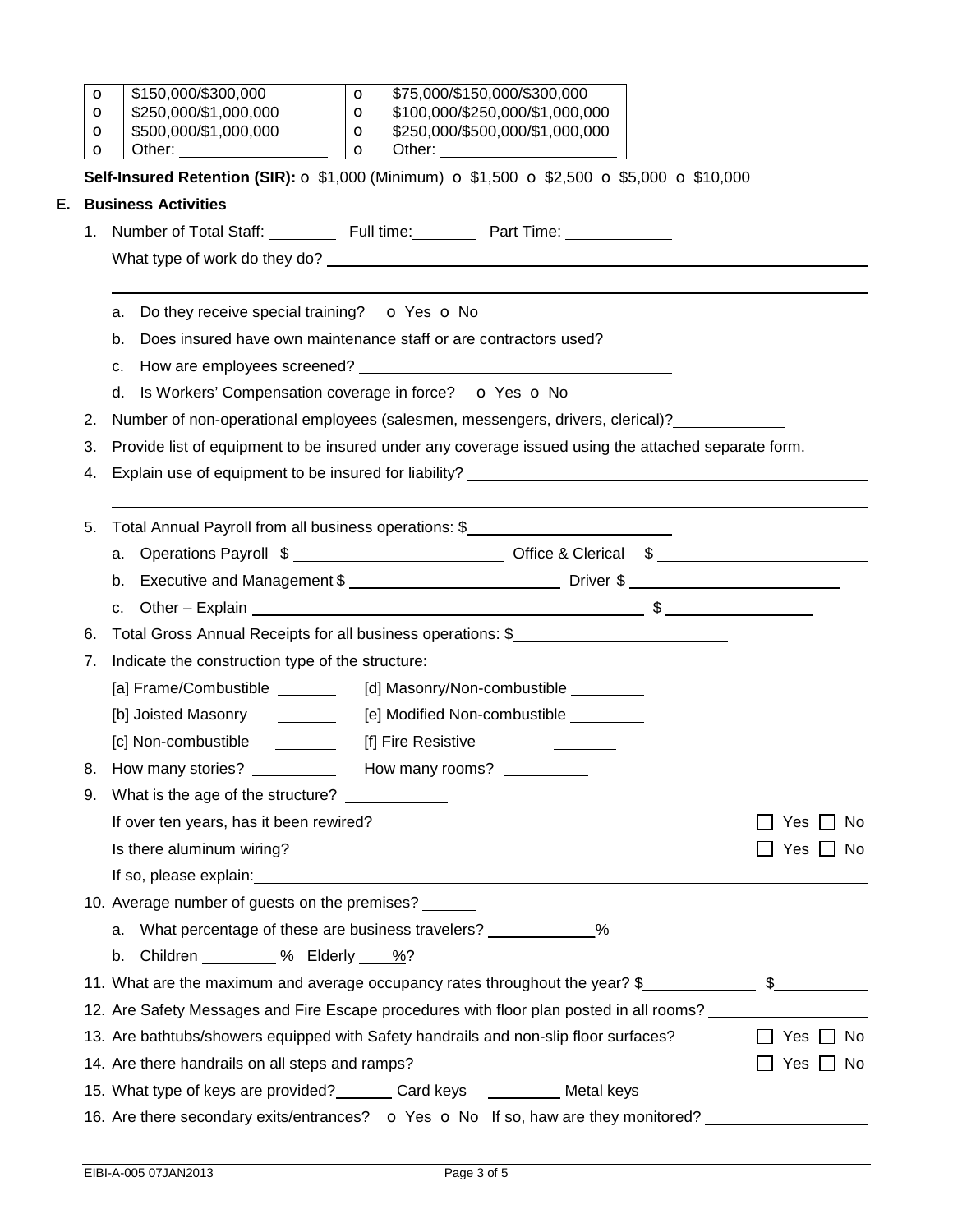| 17. Is transportation provided to and from airports?                                                      | Yes $\Box$<br>No.              |  |  |  |
|-----------------------------------------------------------------------------------------------------------|--------------------------------|--|--|--|
| 18. 23. Is there a laundry room? • O Yes O No If Yes, how often cleaned or maintained?                    |                                |  |  |  |
| 19. Does insured provide cribs?                                                                           | Yes<br>No.                     |  |  |  |
| 20. Does insured provide any babysitting service?                                                         | Yes<br>No                      |  |  |  |
|                                                                                                           |                                |  |  |  |
|                                                                                                           |                                |  |  |  |
| 23. Does insured have a safe available to guests?                                                         | Yes<br>N <sub>o</sub>          |  |  |  |
| 24. Does insured provide a safe in guests rooms?                                                          | Yes<br>No                      |  |  |  |
| 25. What theft prevention measures are in place? ________________________________                         |                                |  |  |  |
| 26. Is this a franchised hotel or rated AAA annually by a recognized body? _________________________      |                                |  |  |  |
| 27. Are rooms and halls (if any) sprinklered?                                                             | $\Box$<br>Yes $\Box$ No        |  |  |  |
| 28. How many swimming pools are there? ______________ Any diving boards over 3 meters in height? ________ |                                |  |  |  |
| 29. Are rules posted? □ Yes □ No Are pool(s) fenced? □ Yes □ No                                           |                                |  |  |  |
| 30. Are pool depths marked? $\Box$ Yes $\Box$ No Are gate(s) self closing & locking? $\Box$ Yes [         | No.                            |  |  |  |
| 31. Does each room have a smoke alarm?                                                                    | Yes<br>No.                     |  |  |  |
| Are the smoke alarms hardwired?<br>a.                                                                     | Yes<br>No.                     |  |  |  |
| Is there aluminum wiring?<br>b.                                                                           | Yes  <br>_l No                 |  |  |  |
|                                                                                                           |                                |  |  |  |
|                                                                                                           |                                |  |  |  |
| 32. Does each floor have at least two properly marked exits?                                              | Yes<br>No                      |  |  |  |
| Are these exits directly to the outside?<br>a.                                                            | Yes $\Box$<br>- No             |  |  |  |
|                                                                                                           |                                |  |  |  |
| 33. Are all interior stairwells completely enclosed with a non-combustible material?                      | <b>Yes</b><br>N <sub>o</sub>   |  |  |  |
| 34. Does the structure have a sprinkler system?                                                           | No<br>Yes                      |  |  |  |
| Is the structure completely sprinklered?<br>a.                                                            | No<br>Yes                      |  |  |  |
| Is the structure partially sprinklered?<br>b.                                                             | Yes<br>  No                    |  |  |  |
|                                                                                                           |                                |  |  |  |
|                                                                                                           |                                |  |  |  |
| 35. Is there a manually operated fire alarm system on each floor, with audible alarm devices?             | Yes [<br>No.<br>$\blacksquare$ |  |  |  |
|                                                                                                           |                                |  |  |  |
| 36. Is there a restaurant located on the premises?                                                        | No<br>Yes                      |  |  |  |
| Is it on the top floor?<br>a.                                                                             | Yes<br>No                      |  |  |  |
| Is it below ground?<br>b.                                                                                 | Yes<br>」No                     |  |  |  |
| Is there a fire suspension system over 100% of the cooking area?<br>c.                                    | Yes $\Box$ No                  |  |  |  |
|                                                                                                           |                                |  |  |  |
|                                                                                                           |                                |  |  |  |
| 37. Do you have security guard personnel on the premises?                                                 | Yes [<br>No                    |  |  |  |
| If so, are they armed or unarmed? $\Box$ Armed $\Box$ Unarmed                                             |                                |  |  |  |
| Are security guard personnel on the premises 24 hours?<br>а.                                              | $Yes \mid \mid No$             |  |  |  |